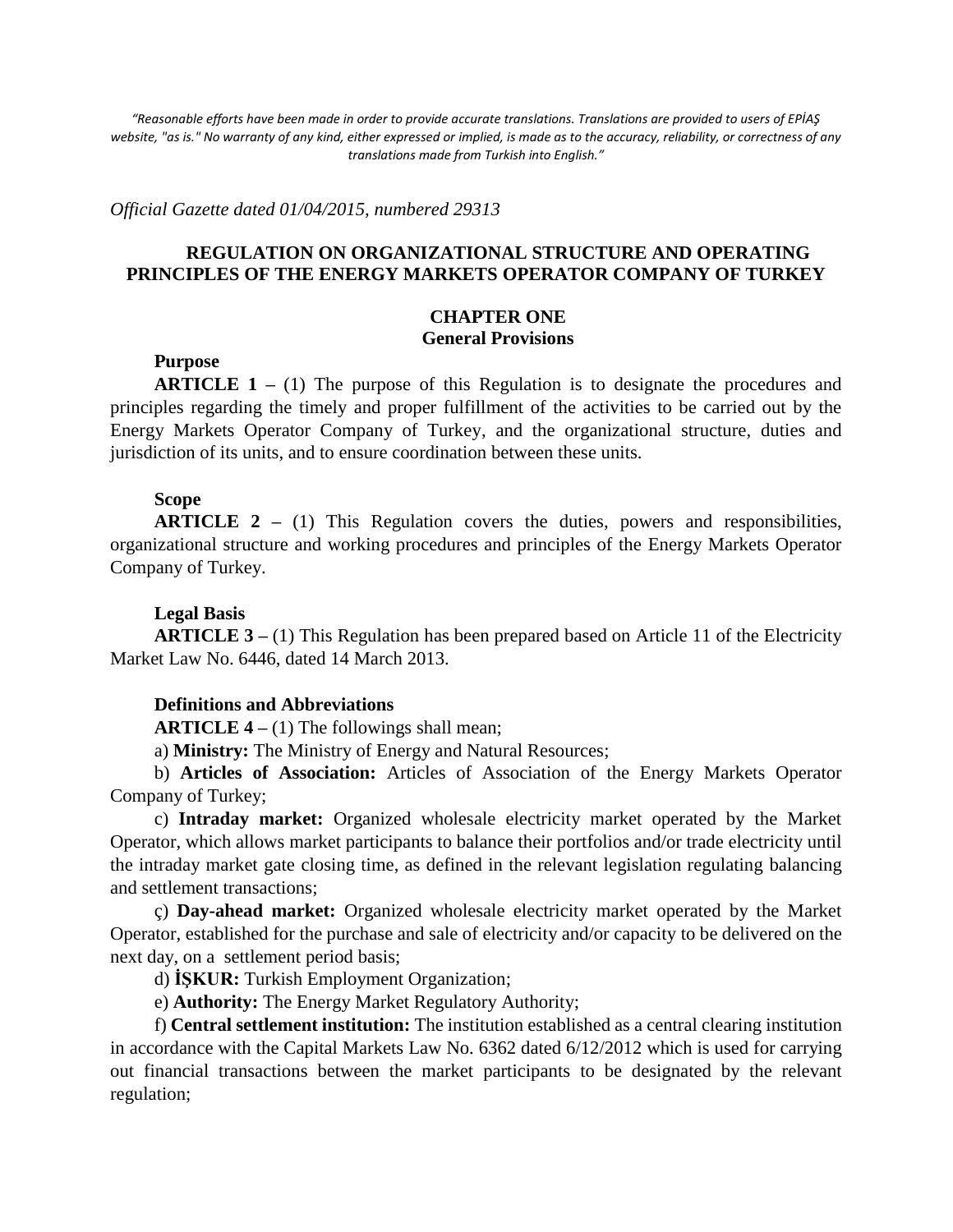g)<sup>1</sup> **Organized wholesale electricity markets:** Day-ahead market, intraday market and other electricity markets requiring post-dated physical delivery, where electricity, capacity or retail purchase is carried out and that is organized and operated by a central intermediary legal entity with a market operating license; the markets operated by Borsa Istanbul Anonim Şirketi where standardized electricity contracts traded as capital market instruments and derivative products based on electricity and/or capacity are traded; electricity markets such as the balancing power market; and the ancillary services market that is organized and operated by TEİAŞ;

ğ)<sup>2</sup> **Market operating activity:** Operation of organized wholesale electricity markets, other energy markets, YEK-G system and organized YEK-G system and financial settlement transactions of the activities carried out in these markets and other financial transactions related to the mentioned activities;

h)<sup>3</sup> **Market participant:** Legal entities with license and the different categories created for these legal entities as defined in the Electricity Market Balancing and Settlement Regulation dated 14 April 2009 and published in the Official Gazette numbered 27200, licensed legal entities participating in the organized YEK-G market as defined in the Regulation on Renewable Energy Resource Guarantee Certificate in the Electricity Market published in the Official Gazette dated 14/11/2020 and numbered 31304, and the license holder legal entities as defined in the Organized Wholesale Natural Gas Sales Market Regulation published in the Official Gazette dated 31/3/2017 and numbered 30024;

ı) **SGK:** Social Security Institution;

 $i$ <sup>4</sup>

 $\overline{a}$ 

j) **Company:** Energy Markets Operator Company of Turkey;

k) **TEİAŞ:** Turkish Electricity Transmission Corporation;

l) **Turkish Commercial Code:** Turkish Commercial Code dated 13 January 2011 and numbered 6102;

m) **Settlement:** Calculation of receivables and debt amounts arising out of the balancing mechanism and/or energy imbalance defined in the Electricity Balancing and Settlement Regulation and the Organized Wholesale Natural Gas Sales Market Regulation, the YEK-G system and organized YEK-G system operated pursuant to the Regulation on Renewable Energy Resource Guarantee Certificate in the Electricity Market, and preparation of relevant receivable-debt notifications;

n)<sup>5</sup> **BOTAŞ:** Petroleum Pipeline Company of Turkey;

o)<sup>6</sup> **Other energy markets:** Other energy markets that the Authority permits to be operated, although they are out of the scope of the market operating license;

<sup>&</sup>lt;sup>1</sup> Amended pursuant to the Regulation published in the Official Gazette dated 04 March 2021 and numbered 31413.

<sup>&</sup>lt;sup>2</sup> Amended pursuant to the Regulation published in the Official Gazette dated 04 March 2021 and numbered 31413.

<sup>&</sup>lt;sup>3</sup> Amended pursuant to the Regulation published in the Official Gazette dated 04 March 2021 and numbered 31413.

<sup>4</sup> Repealed pursuant to the Regulation published in the Official Gazette dated 04 March 2021 and numbered 31413.

<sup>&</sup>lt;sup>5</sup> Inserted pursuant to the Regulation published in the Official Gazette dated 04 March 2021 and numbered 31413.

<sup>6</sup> Inserted pursuant to the Regulation published in the Official Gazette dated 04 March 2021 and numbered 31413.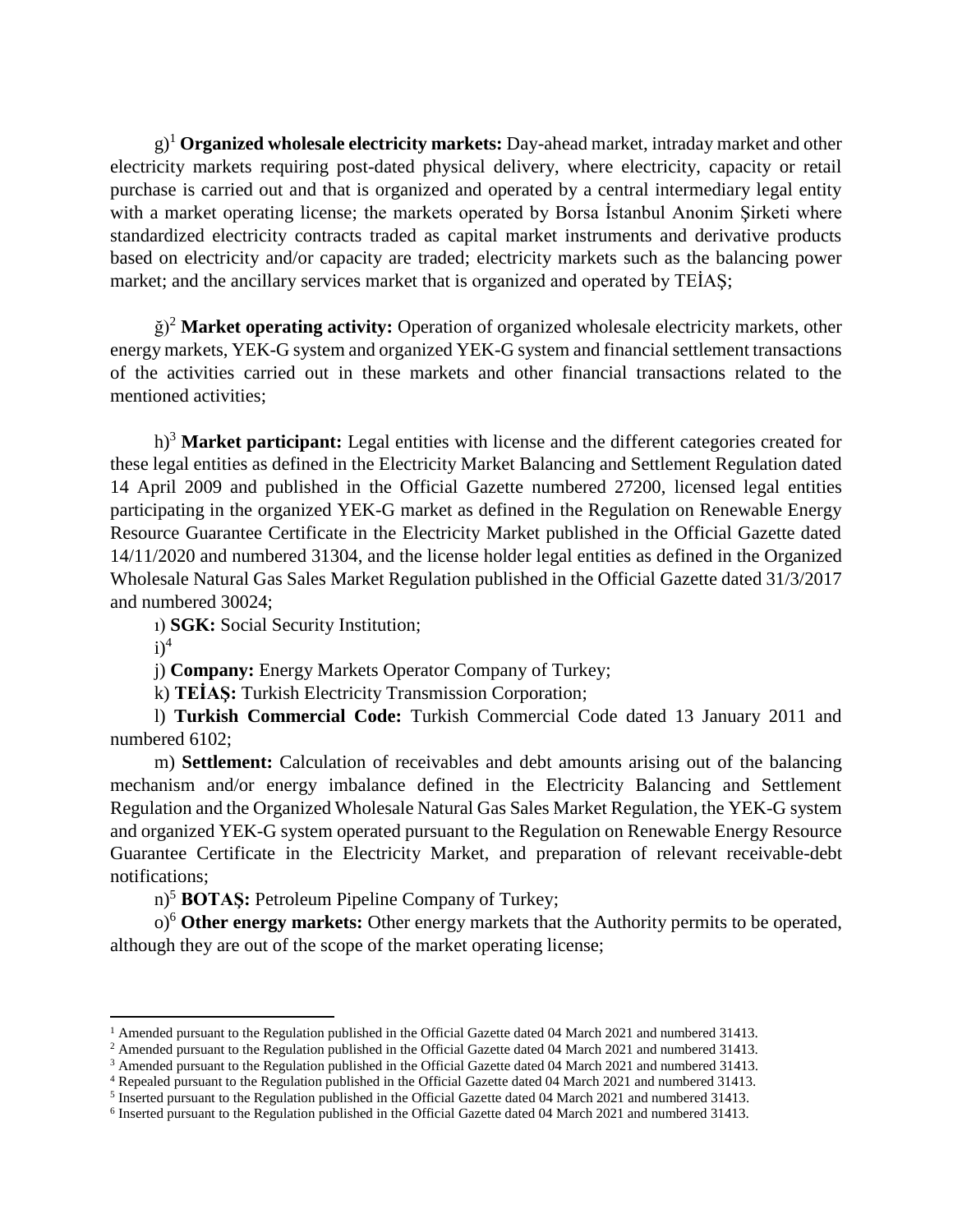ö)<sup>7</sup> **Organized YEK-G market:** The market organized and operated by the Market Operator, where YEK-G certificate is bought and sold among market participants;

p)<sup>8</sup> **Organized wholesale natural gas market:** Markets where natural gas trading and balancing transactions are carried out by license holders who benefit from the natural gas system, natural gas markets requiring post-dated physical delivery and the market that is regulated by the Board where other natural gas market transactions are performed;

r)<sup>9</sup> **YEK-G system:** The system managed by the Market Operator, which includes the issuance, transfer, withdrawal, expiry or cancellation of the YEK-G certificate for the electricity generated by generation facilities registered in the system to be established within the scope of the Regulation on Renewable Energy Resource Guarantee Certificate.

# **CHAPTER TWO General Assembly and Board of Directors**

### **Structure of General Assembly**

**ARTICLE 5 –** (1) The General Assembly, which is the highest decision making body of the company, shall consist of shareholders.

(2) Shareholders shall exercise their rights regarding the Company affairs at the General Assembly, subject to statutory exceptions.

 $(3)^{10}$  The General Assembly shall adopt decisions with respect to cases clearly stipulated in the Turkish Commercial Code and the Articles of Association.

### **Structure of Board of Directors**

 $\overline{a}$ 

**ARTICLE**  $6^{11} - (1)$  **The representation and administration of the Company shall be carried** out by the Board of Directors consisting of 7 (seven) members to be elected by the General Assembly within the framework of the provisions of the Turkish Commercial Code and the Articles of Association.

(2) The Chairman of the Board of Directors shall be elected by the General Assembly every 3 years. In accordance with the provisions of the Articles of Association, the Board of Directors shall elect at least one vice chairman from among its members, to act in the absence of the Chairman of the Board of Directors.

## **Duties and powers of the Board of Directors**

**ARTICLE**  $7^{12} - (1)$  The Board of Directors shall be authorized to adopt decisions on all kinds of business activities and transactions required for the realization of the Company's activities, except those left to the authority of the General Assembly pursuant to the Turkish Commercial Code and the Articles of Association.

<sup>&</sup>lt;sup>7</sup> Inserted pursuant to the Regulation published in the Official Gazette dated 04 March 2021 and numbered 31413.

<sup>&</sup>lt;sup>8</sup> Inserted pursuant to the Regulation published in the Official Gazette dated 04 March 2021 and numbered 31413.

<sup>&</sup>lt;sup>9</sup> Inserted pursuant to the Regulation published in the Official Gazette dated 04 March 2021 and numbered 31413.

 $10$  Amended pursuant to the Regulation published in the Official Gazette dated 04 March 2021 and numbered 31413.

<sup>&</sup>lt;sup>11</sup> Amended pursuant to the Regulation published in the Official Gazette dated 04 March 2021 and numbered 31413.

<sup>&</sup>lt;sup>12</sup> Amended pursuant to the Regulation published in the Official Gazette dated 04 March 2021 and numbered 31413.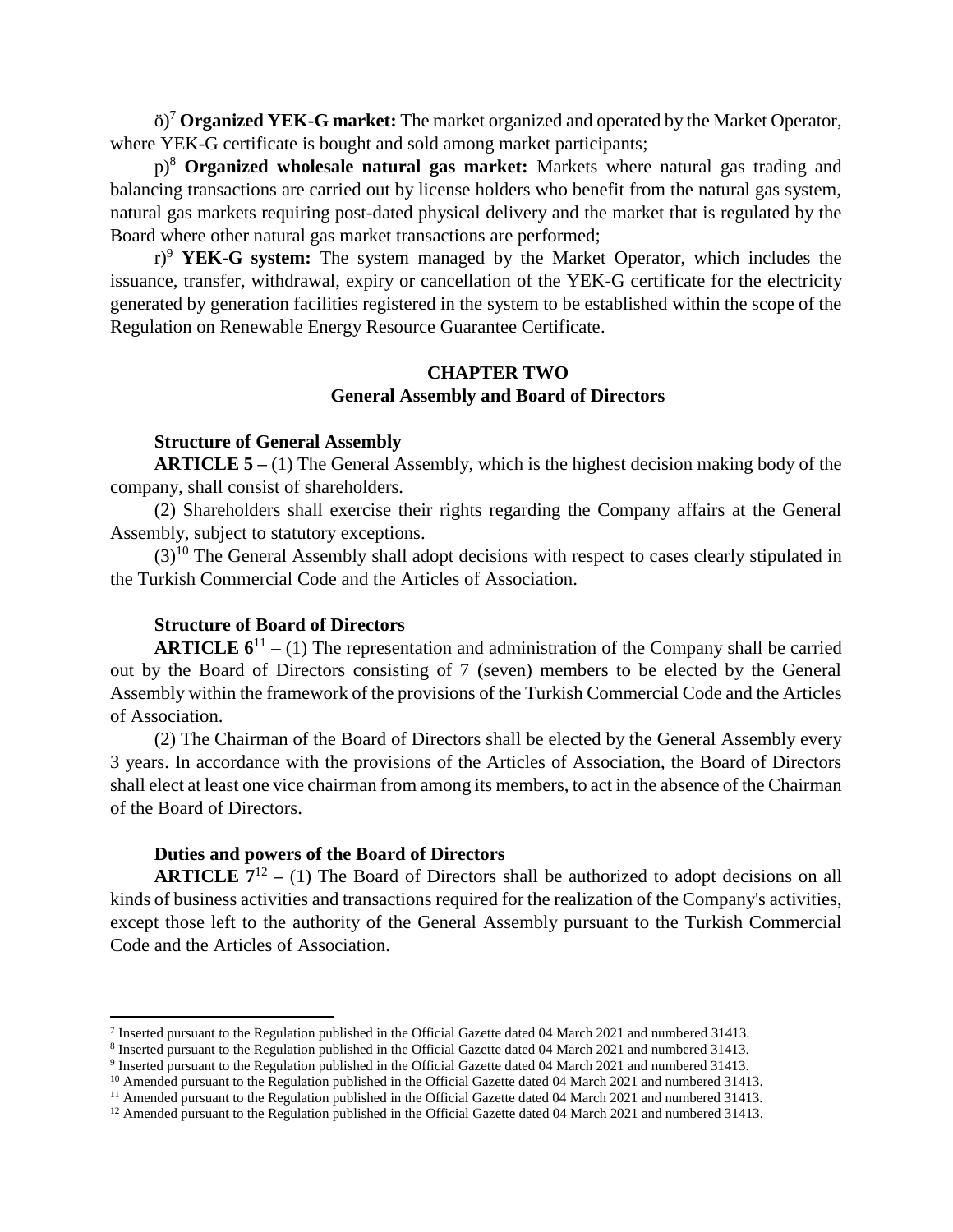(2) The duties and powers of the Board of Directors that are nontransferable and may not be waived in accordance with the relevant provisions of the Turkish Commercial shall be as follows;

a) High level management the Company at a and issuance of instructions pertaining to high level management.

b) To designate the management organization of the Company.

c) To establish the necessary order for financial planning, to the extent required by the accounting, financial audit and management of the Company.

ç) To appoint and dismiss managers and individuals assigned the same functions and those who have the authority to sign.

d) To supervise whether the individuals in charge of management act in accordance with the legislation, this Regulation, the Articles of Association, the internal directives of the Company and the written instructions of the Board of Directors.

e) To maintain the share ledger, resolution books of the Board of Directors and General Assembly meetings and discussions, arranging the annual activity report and corporate governance statement and submitting them to the General Assembly, preparing the General Assembly meetings and executing the decisions of the General Assembly.

f) To notify the court in case of insolvency.

(3) In addition to the duties and powers set forth under the second paragraph of this Article that are nontransferable and may not be waived, the Board of Directors cannot delegate duties and powers regarding the following matters:

a) To approve the strategic plan and annual budget.

b) To delegate some of the tasks within the scope of the activities of the Board of Directors, except for those specified in the second and third paragraphs of this Article.

c) To give guarantee, surety or security.

 $\overline{a}$ 

ç)<sup>13</sup> To establish a pledge or mortgage on the assets of the Company, provided that it is not contrary to the provisions of the Electricity Market Licensing Regulation published in the Official Gazette dated 2/11/2013 and numbered 28809.

d) To save or invest on fixed and tangible assets of the Company exceeding or equivalent to the threshold determined by the Board of Directors, to make a proposal for the liquidation of the assets of the Company, to make a proposal to the General Assembly for the dissolution and liquidation of the Company.

e) To submit proposals to the General Assembly for merger and demerger, without prejudice to the provisions of the Electricity Market Law dated 14/03/2013 and numbered 6446.

f) To obtain approval of the Authority before the merger and demerger process takes place.

g) To purchase a major part of another Company's share certificates or partnership shares or assets, to submit a proposal to the General Assembly for concluding a joint venture or cooperation agreement; provided that these are limited to its principal scope of activity.

ğ) To propose to increase or decrease the share capital of the Company to the General Assembly.

h) To submit a proposal to the General Assembly regarding the combination, redemption or division of the shares.

<sup>&</sup>lt;sup>13</sup> Amended pursuant to the Regulation published in the Official Gazette dated 04 March 2021 and numbered 31413.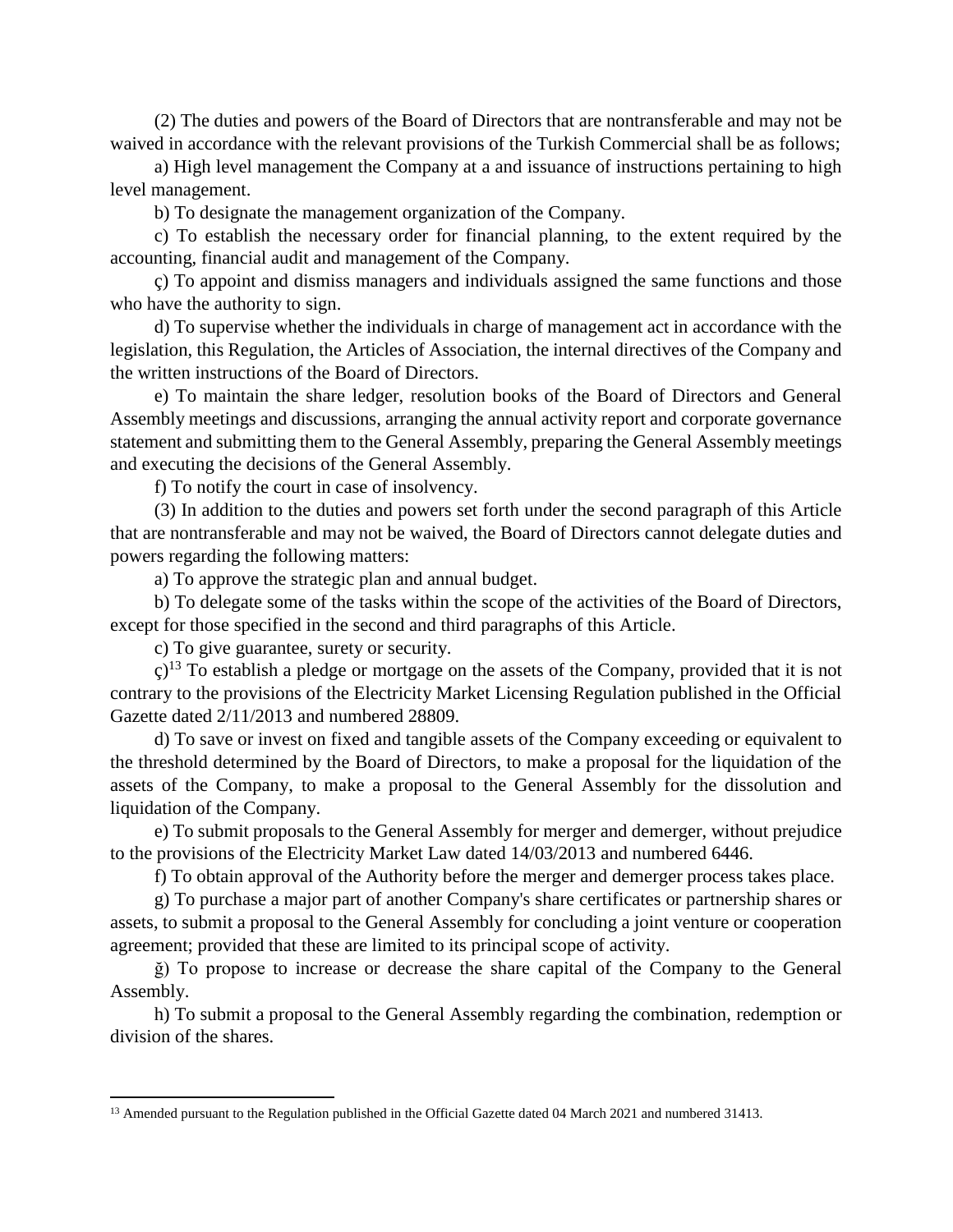ı) To submit a proposal to the General Assembly on any amendment to the Articles of Association.

i) To appoint and dismiss the general manager, directors and legal counsel.

j) To have the Company participate in any service or consultancy contract that will result in the Company assuming an undertaking exceeding the threshold determined by the Board of Directors, or to decide to amend the same.

 $k$ <sup>14</sup> To submit resolutions to the approval of the Authority regarding the establishment of new products to be traded in the energy markets under the scope of its market operation license, other energy markets and the organized YEK-G market.

l) To decide on the selection of software and hardware within the scope of information systems to be used for market operation and financial settlement activities or to change the existing systems.

m) To determine the thresholds designated in subparagraphs d and j of this paragraph.

n) To decide to merge with one or more energy markets by taking a market merger decision and submit this decision to the Authority's approval.

o) To become partners with foreign market operators, to make decisions regarding all cooperation agreements to be made with these market operators, and to implement the cooperation, subject to Ministry approval.

ö) To prepare market operating tariffs and submit them to the Authority.

p) To approve the fee to be paid to the central settlement institution in return for the services to be provided by the central settlement institution to the legal entities operating in the market.

 $(4)$ <sup>15</sup> The principal duties and powers of the Board of Directors within the framework of the provisions of the Articles of Association and the Turkish Commercial Code excluding powers and duties that are not transferable and cannot be waived as set forth under the second and third paragraphs of this Article, shall be as follows:

a) To determine the values and ethical rules of the Company.

b) To approve and put into effect the internal directives and operating procedures of the Company.

c) To decide on the strategies and policies regarding the management of the risks faced by the Company, and to take the necessary measures to effectively manage the risks.

ç) To approve the Company's investment plan.

 $\overline{a}$ 

d) To conduct surveillance activities to ensure that financial reports are understandable, transparent and reliable.

e) To ensure that necessary measures are taken by examining periodic budget realization reports.

f) To present the financial statements of the Company to the General Assembly together with its proposal for profit distribution.

 $g$ <sup>16</sup> to decide on the acquisition or development of market surveillance systems to ensure that market surveillance activities are carried out effectively and efficiently, in line with the recommendation of the Market Surveillance Director.

<sup>&</sup>lt;sup>14</sup> Amended pursuant to the Regulation published in the Official Gazette dated 04 March 2021 and numbered 31413.

<sup>&</sup>lt;sup>15</sup> Amended pursuant to the Regulation published in the Official Gazette dated 04 March 2021 and numbered 31413.

<sup>&</sup>lt;sup>16</sup> Amended pursuant to the Regulation published in the Official Gazette dated 04 March 2021 and numbered 31413.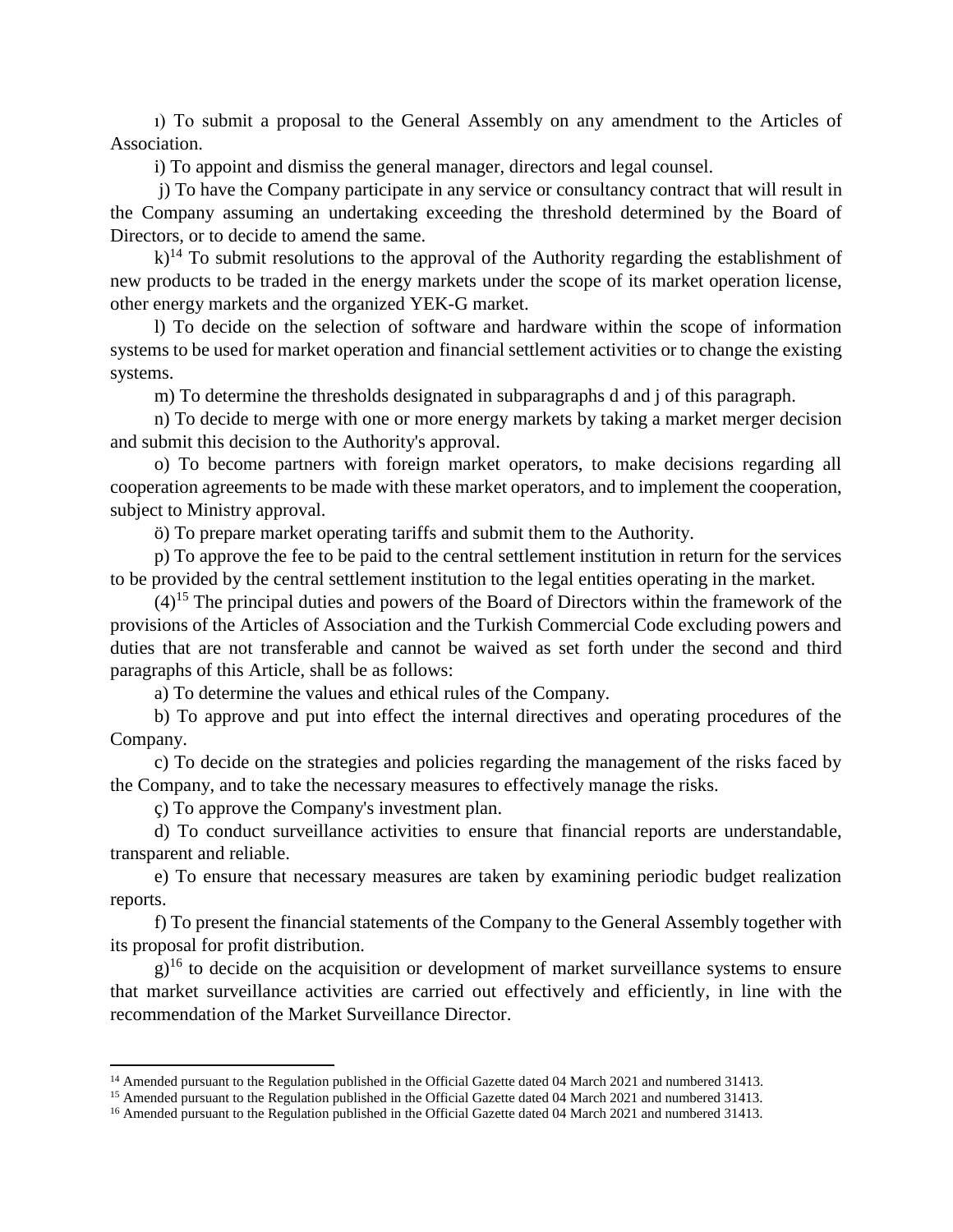$\check{g}$ <sup>17</sup> To submit, to the approval of the Authority, the procedures and principles prepared or the updates to be made to them regarding the energy markets, other energy markets, the YEK-G system and the organized YEK-G market within the scope of its market operation license.

h) To apply to the Authority for the license necessary for establishment of new organized wholesale energy markets in line with market development.

ı) To decide on the regulations regarding employee benefits, compensation, in-kind and incash consideration, bonuses and all kinds of social rights and benefits.

i) To determine the job descriptions, powers and responsibilities, working procedures and principles, and the limits of representation and signature authority and finalize the number of employees.

 $i)$ <sup>18</sup>

k) To select the members of, to determine the criteria, procedures and principles for their selection and operation of committees to be established, and to continuously audit their activities.

l) To determine the principles regarding the organizational structure and transfer of management, including the opening and closing of offices and representative offices.

m) To prepare an internal directive containing the rules regarding the working principles and procedures of the General Assembly.

n) To submit proposals to the General Assembly on the selection of the independent external audit firm.

 $o$ <sup>19</sup> To submit legislative proposals to the Authority regarding the execution of market surveillance activities.

 $\ddot{\text{o}}$ <sup>20</sup> To examine the reports prepared by the Market Surveillance Director and to take the necessary measures.

(5) In order to carry out Company activities, the Board of Directors may delegate to the General Manager all or some of its duties and powers other than those that are nontransferable and may not be waived.

 $(6)^{21}$ 

 $\overline{a}$ 

(7) The Board of Directors is obliged to fulfill other duties and powers assigned to it by the Company's Articles of Association.

# **CHAPTER THREE Committees and Their Duties**

## **Establishment of Committees**

**ARTICLE 8 –** (1) The Board of Directors may establish committees that will report to it, in order to carry out its activities effectively and efficiently, and to fulfill its duties and responsibilities in a healthy manner, without being limited to those committees set out in this Regulation. The duties, powers and responsibilities of these committees and their working procedures and principles

<sup>&</sup>lt;sup>17</sup> Amended pursuant to the Regulation published in the Official Gazette dated 04 March 2021 and numbered 31413.

<sup>&</sup>lt;sup>18</sup> Repealed pursuant to the Regulation published in the Official Gazette dated 04 March 2021 and numbered 31413.

<sup>&</sup>lt;sup>19</sup> Amended pursuant to the Regulation published in the Official Gazette dated 04 March 2021 and numbered 31413.

<sup>&</sup>lt;sup>20</sup> Amended pursuant to the Regulation published in the Official Gazette dated 04 March 2021 and numbered 31413.

<sup>&</sup>lt;sup>21</sup> Repealed pursuant to the Regulation published in the Official Gazette dated 04 March 2021 and numbered 31413.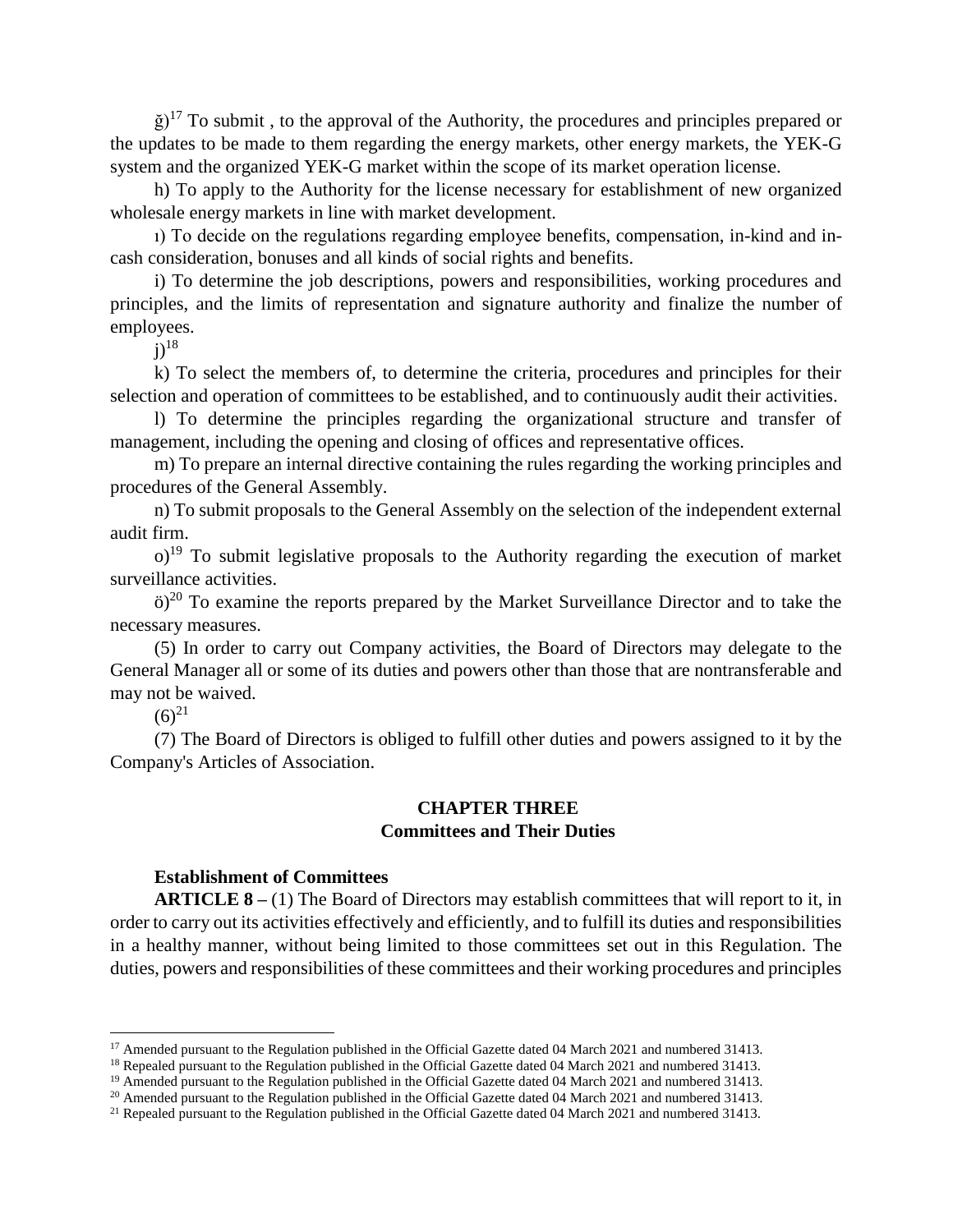shall be determined by the Board of Directors in accordance with the provisions of the relevant legislation.

# **Audit and Compliance Committee**

**ARTICLE 9 –** (1) The Audit and Compliance Committee shall consist of 3 (three) Board members. The Audit and Compliance Committee shall elect a chairman from among the committee members.

(2) The duties and powers of the Audit and Compliance Committee shall be as follows:

a) To monitor compliance with Company values and ethical rules determined by the Board of Directors.

b) To monitor the execution of all Company activities in accordance with the relevant legislation.

c) To monitor the effectiveness and efficiency of the accounting system.

ç) To assist the oversight of the Board of Directors in ensuring that financial reports are understandable, transparent and reliable.

d) To supervise the independent audit activities and to submit suggestions for the selection of the independent external audit firm.

 $e^{2^2}$ 

 $\overline{a}$ 

f) To monitor whether actions regarding internal audit results are taken, to evaluate the functionality of the internal control system and to submit the necessary measures to the Board of Directors.

## **Early Detection of Risk Committee**

**ARTICLE**  $10^{23}$  – (1) The Early Detection of Risk Committee shall consist of 3 (three) members of the Board of Directors. The committee shall select a chairman from among its members.

(2) The duties and powers of the Early Detection of Risk Committee shall be as follows:

a) To make suggestions to the Board of Directors on risk management strategies and policies;

b) To develop recommendations in order to determine the principles of risk management practice and establish risk management mechanisms within the framework of the strategies and policies accepted by the Board of Directors;

c) To evaluate the effectiveness and functionality of risk management mechanisms and to ensure that necessary issues are referred to the Board of Directors through a functional risk monitoring system;

ç) To evaluate the risk factors that may affect the achievement of Company targets according to their effects and probabilities and report them to the Board of Directors.

# **Market Monitoring Committee ARTICLE 11**<sup>24</sup> –

<sup>&</sup>lt;sup>22</sup> Repealed pursuant to the Regulation published in the Official Gazette dated  $27$  June 2015 and numbered 29399.

<sup>&</sup>lt;sup>23</sup> Amended pursuant to the Regulation published in the Official Gazette dated 27 June 2015 and numbered 29399.

<sup>&</sup>lt;sup>24</sup> Repealed pursuant to the Regulation published in the Official Gazette dated 04 March 2021 and numbered 31413.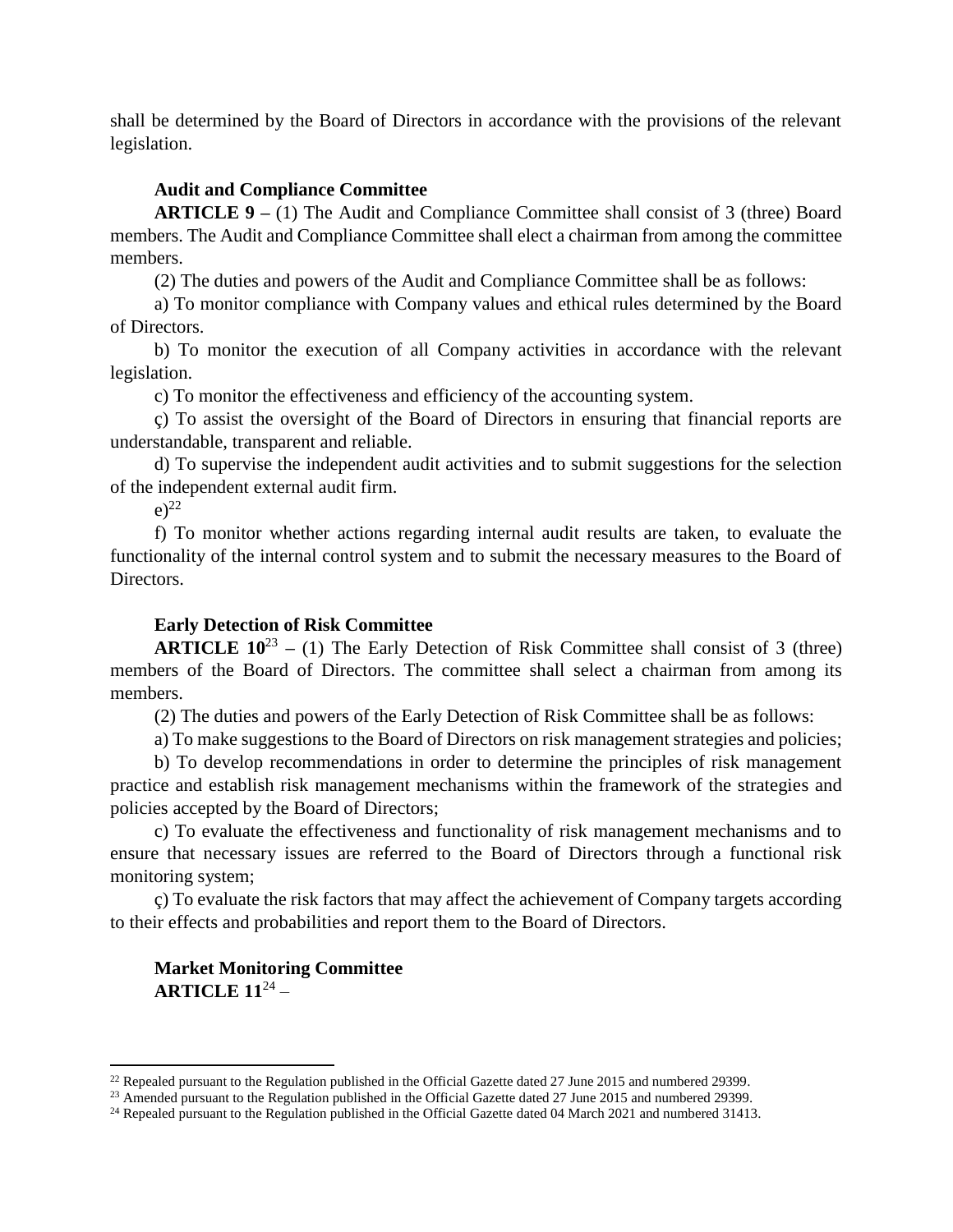# **CHAPTER FOUR General Manager**

#### **Qualifications and employment ban of the General Manager**

**ARTICLE 12 –** (1) The qualifications specified in the Articles of Association for members of the Board of Directors shall be sought in the General Manager.

 $(2)^{25}$  The General Manager may serve as a board of directors member in publicly owned or public subsidiary companies that are not directly involved in market activities. Aside from that, the General Manager cannot take any position in public or private organizations during his term of duty, unless it is based on a special law, and cannot hold shares in companies with licenses in the electricity and natural gas market.

### **The duties and powers of the General Manager**

**ARTICLE 13<sup>26</sup>** – (1) The General Manager shall be obliged to manage the Company with care and prudence in line with the decisions of the General Assembly and the Board of Directors, and within the framework of the provisions of the Turkish Commercial Code, the Electricity Market Law, other relevant legislation and the Articles of Association.

(2) The Board of Directors may delegate its duties and powers listed below to the General Manager, to the exclusion of its duties and powers that are nontransferable and may not be waived:

a) To evaluate the strategic plan draft and submit the same to the Board of Directors for approval.

b) To decide on the Company policies to be implemented in line with the strategies determined by the Board of Directors.

c) To prepare the drafts of the internal directives and operating procedures of the Company and submit them to the Board of Directors.

 $\epsilon$ )<sup>27</sup> To evaluate and submit to the Board of Directors the procedures and principles prepared or updated regarding the energy markets included in its market operation license, other energy markets, the YEK-G system and the organized YEK-G market.

d) To coordinate efforts to establish new organized wholesale energy markets in line with market development, and to present them to the Board of Directors.

 $e^{28}$  To evaluate and present new products and transactions in the energy markets included in its market operation license, other energy markets, the YEK-G system and the organized YEK-G market; and to present them to the Board of Directors.

 $f^{29}$  To submit suggestions regarding the acquisition, development, removal or modification of the necessary information technology systems to the approval of the Board of Directors, in order to ensure the execution of transactions in the energy markets included in its market operation license, other energy markets, the YEK-G system and the organized YEK-G market.

 $\overline{a}$ 

<sup>&</sup>lt;sup>25</sup> Amended pursuant to the Regulation published in the Official Gazette dated 17 October 2018 and numbered 30568.

<sup>&</sup>lt;sup>26</sup> Amended pursuant to the Regulation published in the Official Gazette dated 04 March 2021 and numbered 31413.

<sup>&</sup>lt;sup>27</sup> Amended pursuant to the Regulation published in the Official Gazette dated 04 March 2021 and numbered 31413.

<sup>&</sup>lt;sup>28</sup> Amended pursuant to the Regulation published in the Official Gazette dated 04 March 2021 and numbered 31413.

<sup>&</sup>lt;sup>29</sup> Amended pursuant to the Regulation published in the Official Gazette dated 04 March 2021 and numbered 31413.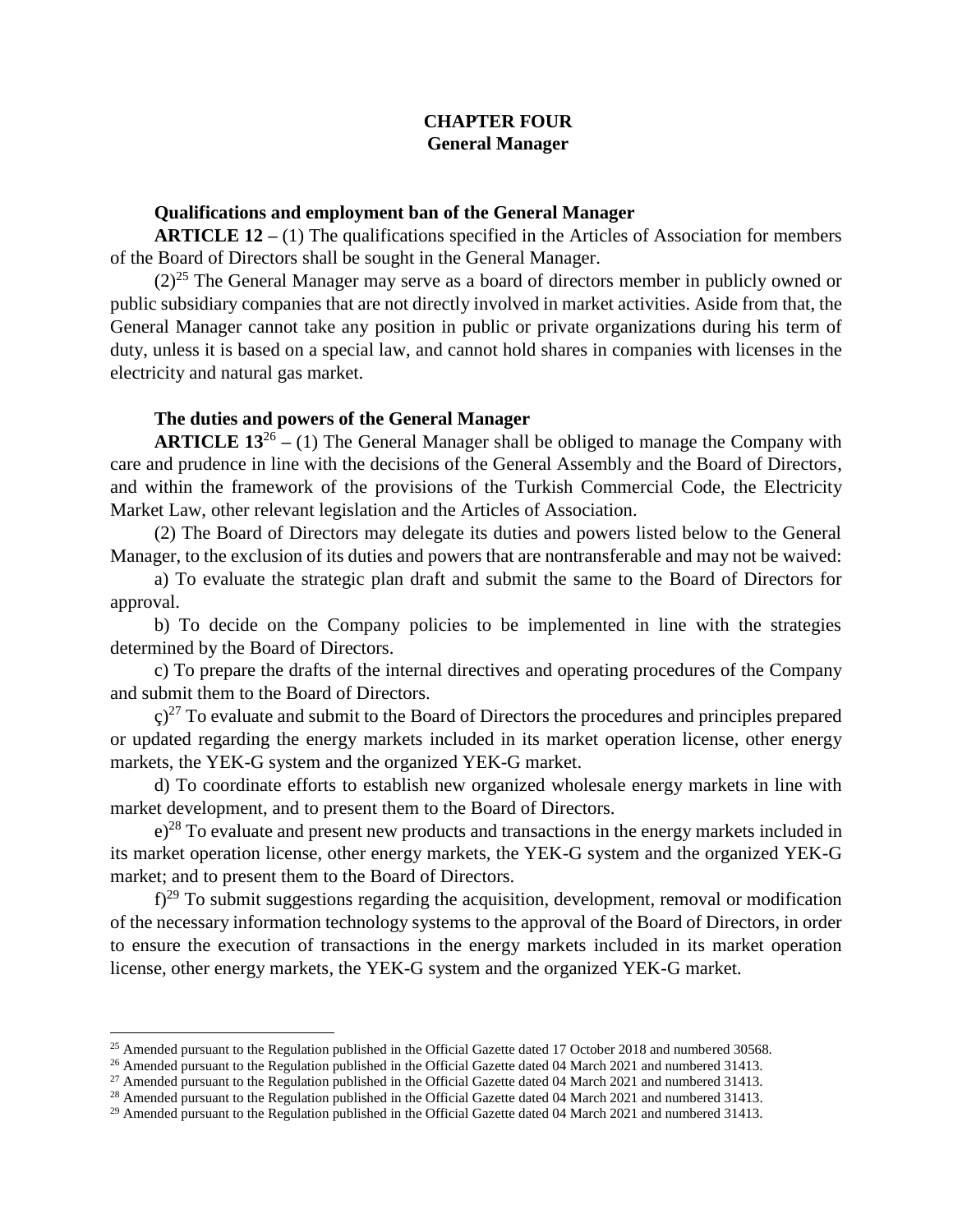g) To evaluate the studies and suggestions regarding the cooperation of the Company with foreign market operators and submitting them to the Board of Directors.

ğ) To evaluate market merger studies with one or more energy markets and submitting them to the Board of Directors.

h)<sup>30</sup> Performing service procurement regarding energy markets included in its market operation license, other energy markets, and activities within the scope of the YEK-G system and the organized YEK-G market.

ı) To submit market operation tariff studies to the Board of Directors.

i) To present to the Board of Directors the fee to be paid to the central settlement institution in return for the services to be provided by the central settlement institution to legal entities operating in the market.

 $j$ <sup>31</sup> To examine the market surveillance reports and to ensure that the necessary measures are taken in accordance with the relevant legislation and agreements signed between the Company and market participants.

k) To approve market participant applications, to decide on temporary or permanent cancellation of permits to trade in the operated markets within the framework of market participation agreements and the relevant legislation.

l) To prepare the budget of the Company, to decide on the content and timing of the income items and submit it to the Board of Directors for approval.

m) To take necessary measures by examining periodic budget realization reports.

n) To present the investment plan to the Board of Directors and to make the necessary investments in line with the approved plan.

o) To implement the necessary measures in order to prevent identified financial risks.

ö) To finalize procurement decisions within its authority; to decide on transactions regarding receivables, rights and debts of the Company with third parties.

p) To determine the information flow and reporting lines within the Company and to ensure functioning of the same.

## **CHAPTER FIVE Service Units and Their Duties**

## **Service Units and Their Duties**

**ARTICLE**  $14^{32} - (1)$  **The service units of the Company shall be as follows:** 

a) Market Operations Directorate.

b) Strategy Development Directorate.

c) Information Technologies Directorate.

ç) Internal Control and Risk Management Directorate.

d) Finance and Support Services Directorate.

e)<sup>33</sup> Market Surveillance Directorate.

 $\ddot{\phantom{a}}$ 

<sup>&</sup>lt;sup>30</sup> Amended pursuant to the Regulation published in the Official Gazette dated 04 March 2021 and numbered 31413.

<sup>&</sup>lt;sup>31</sup> Amended pursuant to the Regulation published in the Official Gazette dated 04 March 2021 and numbered 31413.

<sup>&</sup>lt;sup>32</sup> Amended pursuant to the Regulation published in the Official Gazette dated 27 June 2015 and numbered 29399.

<sup>&</sup>lt;sup>33</sup> Inserted pursuant to the Regulation published in the Official Gazette dated 04 March 2021 and numbered 31413.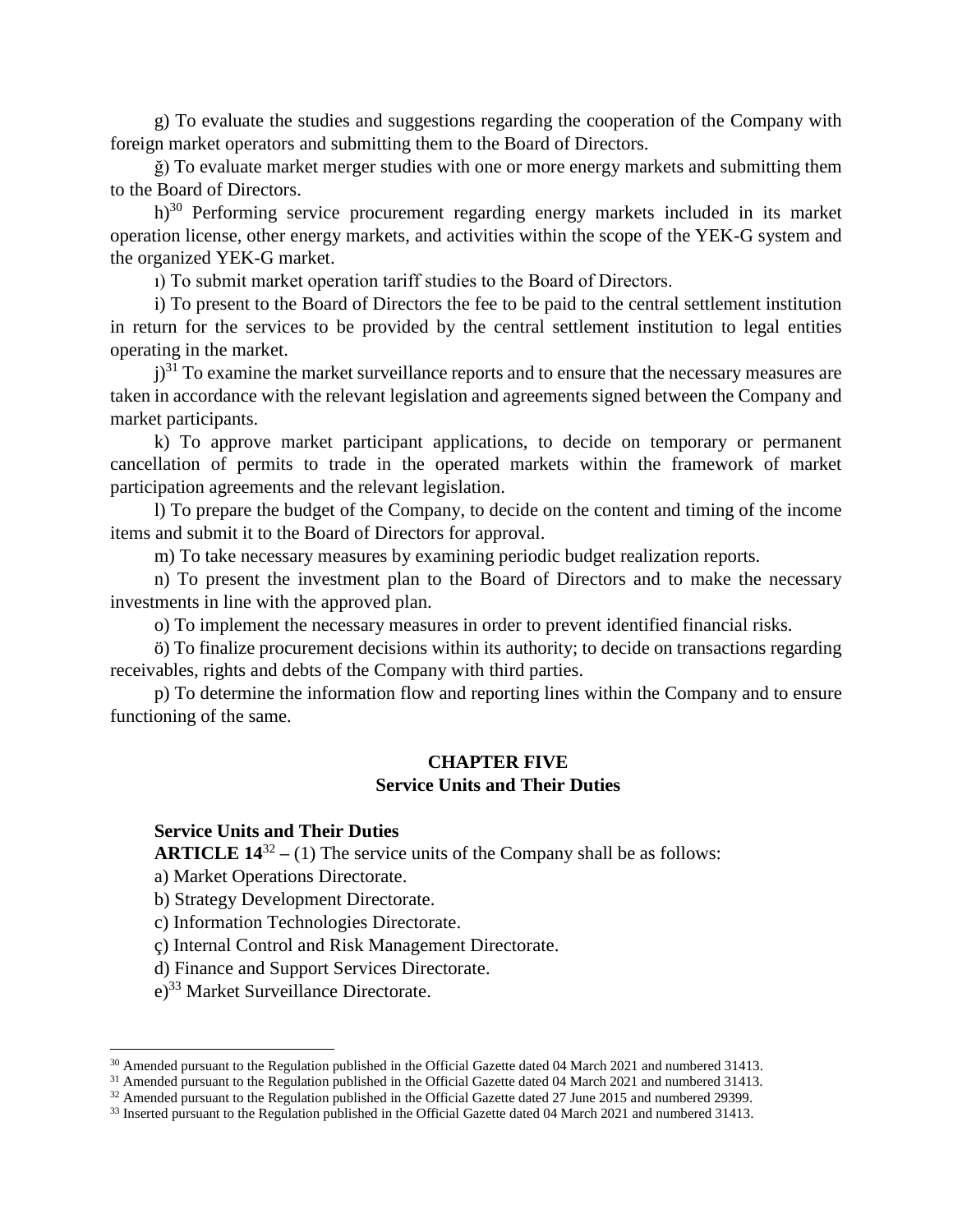#### e) Legal Consultancy Department

(2) Service units shall be obliged to operate in accordance with the Company policies determined by the Board of Directors, the internal directives and operating procedures put into effect by the Board of Directors, and the relevant legislation.

(3) Service units shall be obliged to work in accordance with the job descriptions, powers and responsibilities, working procedures and principles, information flow and reporting rules, representation and signature authority limits determined by the Board of Directors.

#### **Directors**

 $\overline{a}$ 

**ARTICLE 15<sup>34</sup> – (1) Directors shall report to the General Manager. The Internal Control** and Risk Management Director and Market Surveillance Director shall report to the Board of Directors and the committees established within the Board of Directors in terms of their activities, and to the General Manager in terms of the administrative aspects. The General Manager may assign duties by delegating authority and responsibility among Directors within the framework of the business and needs anticipated while managing the Company.

(2) The General Manager shall appoint a Director to represent him/her in his/her absence.

#### **Market Operations Directorate**

**ARTICLE 16 –** (1) The duties and powers of the Market Operations Directorate shall be as follows:

a) To submit to the approval of the General Manager the temporary or permanent cancellation of the licenses to operate in the markets, when necessary, within the framework of the Market Participation Agreements and the relevant legislation.

 $b$ <sup>35</sup> To perform registration procedures for market participants to operate in the markets operated by TEİAŞ and the Company, and sharing the relevant registration information with TEİAŞ and BOTAŞ.

c) To announce the purchase and sales amounts and the market price in line with the orders submitted by market participants.

 $\varsigma$ <sup>36</sup> To report trade results, payment information, collateral information and other relevant data regarding energy markets included in its market operation license, other energy markets, YEK-G system and organized YEK-G market to the relevant market participant.

 $d^{37}$  To examine and conclude the objections that may be raised regarding the transactions taking place in the energy markets included in its market operation license, other energy markets, the YEK-G system and the organized YEK-G market.

 $e^{38}$  To perform collateral calculations regarding energy markets included in its market operation license, other energy markets, YEK-G system and organized YEK-G market; to accept cash and/or non-cash collaterals to be deposited by market participants.

<sup>34</sup> Amended pursuant to the Regulation published in the Official Gazette dated 27 June 2015 and numbered 29399; Inserted pursuant to the Regulation published in the Official Gazette dated 04 March 2021 and numbered 31413.

 $35$  Amended pursuant to the Regulation published in the Official Gazette dated 04 March 2021 and numbered 31413.

<sup>&</sup>lt;sup>36</sup> Amended pursuant to the Regulation published in the Official Gazette dated 04 March 2021 and numbered 31413.

<sup>&</sup>lt;sup>37</sup> Amended pursuant to the Regulation published in the Official Gazette dated 04 March 2021 and numbered 31413.

<sup>&</sup>lt;sup>38</sup> Amended pursuant to the Regulation published in the Official Gazette dated 04 March 2021 and numbered 31413.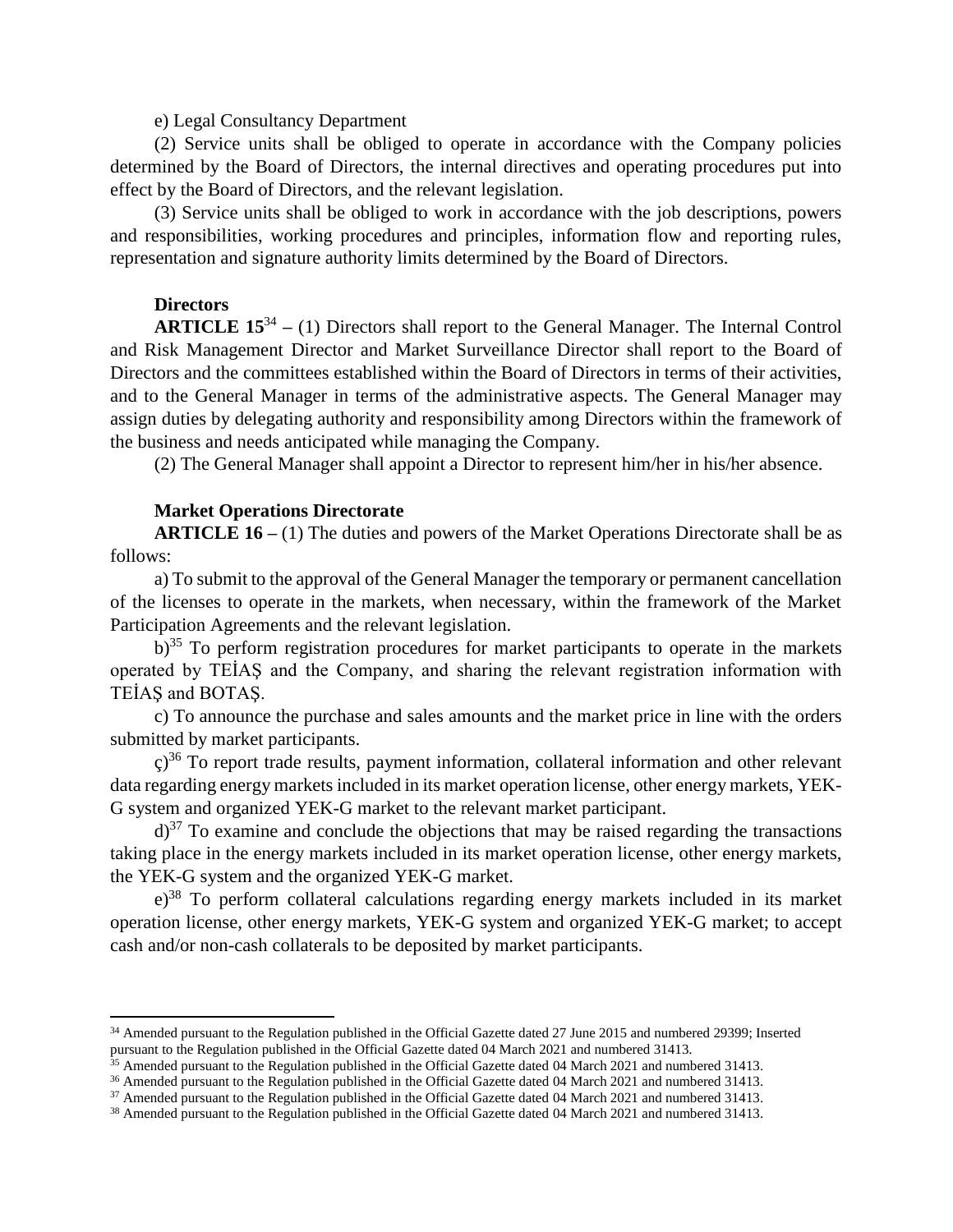f) To determine new methods for collateral calculation, if necessary, and to take the necessary measures in case collateral is not provided.

 $g$ <sup>39</sup> To carry out financial settlement procedures regarding the organized wholesale electricity markets and the organized wholesale natural gas sales market that are within its scope of duty, organized wholesale electricity markets operated by TEİAŞ within the scope of its market operation license and imbalance calculations; to calculate the receivable and debt amounts to be accrued, and prepare the relevant receivable-debt notifications.

 $\check{g}$ <sup>40</sup> To ensure the necessary communication with Borsa Istanbul A.Ş., Istanbul Clearing and Custody Bank A.Ş., TEİAŞ, BOTAŞ and other related parties in order to carry out settlement, collateral, payment and collection transactions.

h) To ensure confidentiality of all kinds of information and data that qualify as commercial information regarding market participants that are not intended to be disclosed to the public.

ı) To publish statistics on price formation and transactions within the scope of its data publishing activities with the aim of independence, transparency and non-discrimination between the parties.

i) To prepare other reports requested by the Ministry and the Authority.

j) To conduct studies to determine market operating tariffs within the framework of the procedures and principles determined by the Authority and to submit them to the General Manager.

k) To determine the price to be paid to the central settlement institution in consideration of the services to be provided by the central settlement institution to legal entities operating in the market.

 $l$ <sup>41</sup> To work in coordination with other relevant Directorates for the establishment of new organized wholesale energy markets in line with market development.

 $(m)^{42}$  To submit proposals to other relevant Directorates for the development of solutions that will support the efficient development of the energy markets included in its market operation license, other energy markets, the YEK-G system and the organized YEK-G market.

 $n)^{43}$ 

 $\overline{a}$ 

o) To establish a Call Center in order to provide effective and fast service to the market participants regarding the operated markets, to answer questions directed through the Call Center in coordination with the relevant units, to correct it or convey it to the relevant units for correction in the event of an error being detected.

ö) To fulfill other duties assigned by the General Manager that fall within the scope of its duty and the exercise of its powers.

## **Strategy Development Directorate**

**ARTICLE 17<sup>44</sup>** – (1) The duties and powers of the Strategy Development Directorate shall be as follows:

a) To prepare the draft of strategic plan and to submit it to the General Manager;

<sup>&</sup>lt;sup>39</sup> Amended pursuant to the Regulation published in the Official Gazette dated 04 March 2021 and numbered 31413.

<sup>&</sup>lt;sup>40</sup> Amended pursuant to the Regulation published in the Official Gazette dated 04 March 2021 and numbered 31413.

<sup>41</sup> Amended pursuant to the Regulation published in the Official Gazette dated 04 March 2021 and numbered 31413.

<sup>42</sup> Amended pursuant to the Regulation published in the Official Gazette dated 04 March 2021 and numbered 31413.

<sup>43</sup> Repealed pursuant to the Regulation published in the Official Gazette dated 27 June 2015 and numbered 29399.

<sup>44</sup> Amended pursuant to the Regulation published in the Official Gazette dated 27 June 2015 and numbered 29399.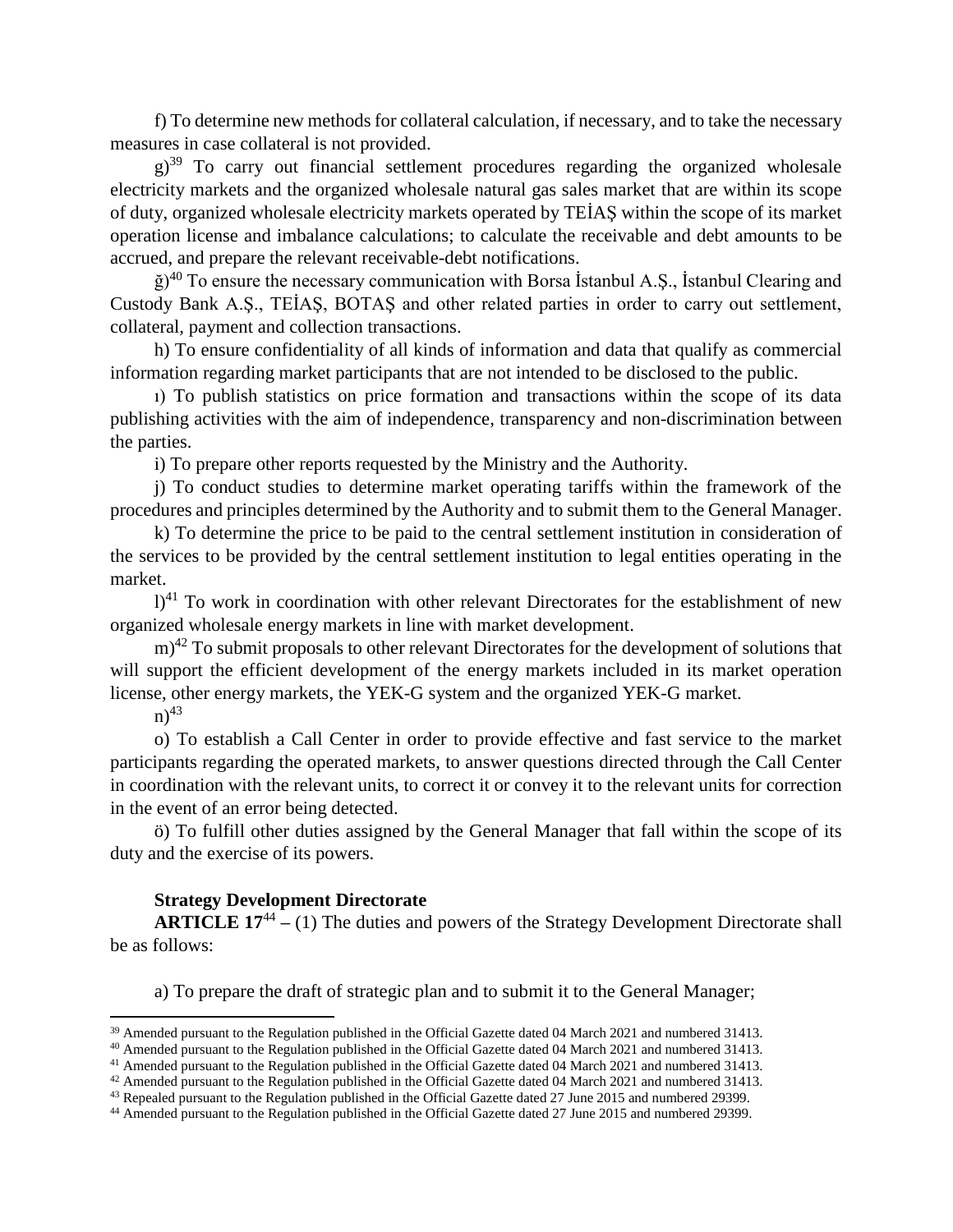b) To prepare action and investment plans in line with the Company's mission, vision, strategy and policies;

c) To determine the performance and quality indicators of the Company; to make suggestions for improvement by monitoring corporate performance and quality;

ç) To provide all kinds of consultancy, training, seminar and course services related to its field of activity; to cooperate with institutions and organizations related to their fields of activity and to participate in their activities; to contribute to the efforts to establish and operate vocational training institutions for energy market activities;

d) To promote the Company at national and international level; to communicate with the media;

e) To interpret the legislation in force regarding the Company and its activities and the obligations arising from these regulations and to inform other units on this matter; to provide opinions in coordination with relevant units by following the legislative amendments and amendment proposals;

f)<sup>45</sup> **(Amended: 04/03/2021 – Regulation No. 31413/ art.10)** To prepare, update and submit to the General Manager the principles and procedures regarding the energy markets included in its market operation license, other energy markets, the YEK-G system and the organized YEK-G market, in cooperation with the relevant units;

g) To prepare drafts of internal directives and operating procedures regarding the Company, to update them and submit them to the General Manager;

ğ)<sup>46</sup> **(Amended: 04/03/2021 – Regulation No. 31413/ art.10)** To carry out new product development activities that will be subject to trade in energy markets included in its market operation license, other energy markets, YEK-G system and organized YEK-G market;

h)<sup>47</sup> **(Amended: 04/03/2021 – Regulation No. 31413/ art.10)** To work towards the establishment of new organized wholesale energy markets in line with the development of the market, to develop solutions that will support the effective development of the energy markets included in its market operation license, other energy markets, the YEK-G system and the organized YEK-G market, in line with the opinions of the relevant units;

ı) To carry out work regarding the cooperation prospects of the Company with foreign market operators;

i) To carry out studies for market merger with one or more energy markets;

j) To fulfill other duties assigned by the General Manager that fall within its scope of duty and exercise its powers.

#### **Information Technologies Directorate**

 $\ddot{\phantom{a}}$ 

**ARTICLE 17/A<sup>48</sup>** – (1) The duties and powers of the Information Technologies Directorate shall be as follows:

<sup>45</sup> Amended pursuant to the Regulation published in the Official Gazette dated 04 March 2021 and numbered 31413.

<sup>46</sup> Amended pursuant to the Regulation published in the Official Gazette dated 04 March 2021 and numbered 31413.

<sup>47</sup> Amended pursuant to the Regulation published in the Official Gazette dated 04 March 2021 and numbered 31413.

<sup>48</sup> Inserted pursuant to the Regulation published in the Official Gazette dated 27 Jun 2015 and numbered 29399.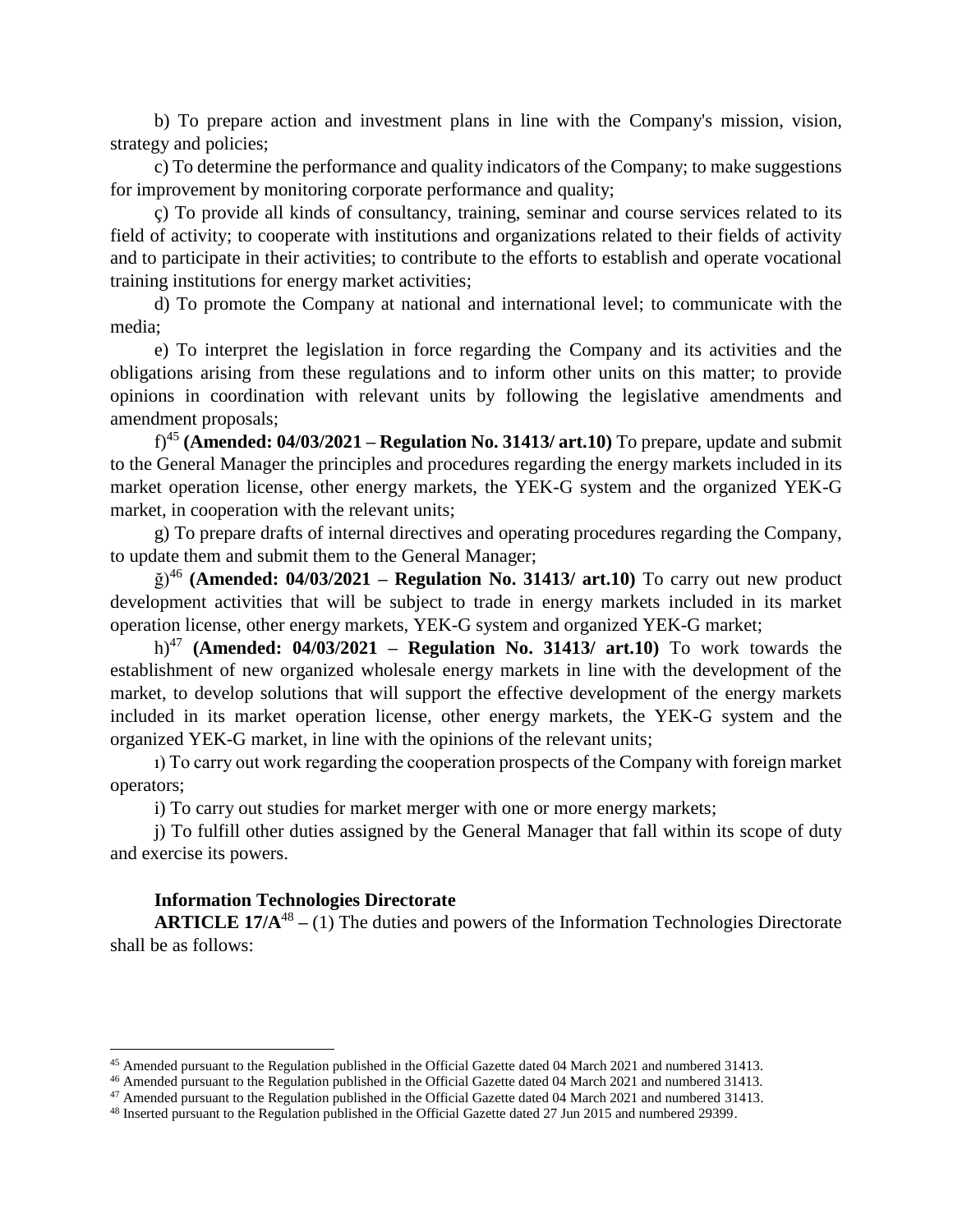a) To determine the information technology strategy of the Company and to ensure that application development and/or supply projects are carried out in line with the information technology strategy;

b) To ensure the accessibility, continuity and operation of managed systems; to ensure system backup, capacity management, performance tracking, optimization, patch management, identity management, access and authorization;

c) To ensure that application changes and updates are carried out in a way that does not cause interruptions in systems; to ensure that the systems used are up-to-date and secure, to make suggestions and studies for the application of appropriate technological innovations on the software developed;

ç) To plan and execute the required technological innovations; to implement methods to close gaps and troubleshoot operating problems in managed systems; to prepare technical specifications for the purchase of required software and systems;

d) To plan activities such as installation, configuration, capacity management, patch management, change management, operation and maintenance, security, hot/cold backup and system restore for the Company's database management systems, to prepare and document the necessary procedures and applications for these operations;

e) To ensure the management and coordination of information technology projects carried out in the Company within the framework of program management principles; to determine the Company's quality policies in the field of information technologies, to ensure that the management of systems, software development processes and the supplied software and hardware comply with the quality policies; to determine the most suitable software development methodologies for information technology projects carried out within the Company and to ensure their implementation;

f) To determine and monitor Company's information security processes; to establish information security policies and controls and monitor compliance with them; to implement periodic security audits and tests in order to guarantee the security of information systems and the data it contains;

g) To make risk assessments for information technology assets and processes within the company and to produce and implement preventive policies for identified risks;

 $\check{g}$ <sup>49</sup> To follow the innovations and legislative amendments regarding energy markets included in its market operation license, other energy markets, YEK-G system and organized YEK-G market; to acquire information technology systems and necessary hardware to meet the amended requirements, to develop software and/or to purchase from external suppliers and to integrate with existing systems, to provide test systems for users;

h) To follow the developments in the field of information technologies that will enable the establishment of new organized wholesale energy markets or to develop existing markets in line with the development of energy markets, to develop solutions and suggestions that will support the effective development of organized wholesale energy markets by working with the relevant units;

ı) To fulfill other duties assigned by the General Manager that fall within the scope of its duty and to use its powers.

 $\overline{a}$ 

<sup>&</sup>lt;sup>49</sup> Amended pursuant to the Regulation published in the Official Gazette dated 04 March 2021 and numbered 31413.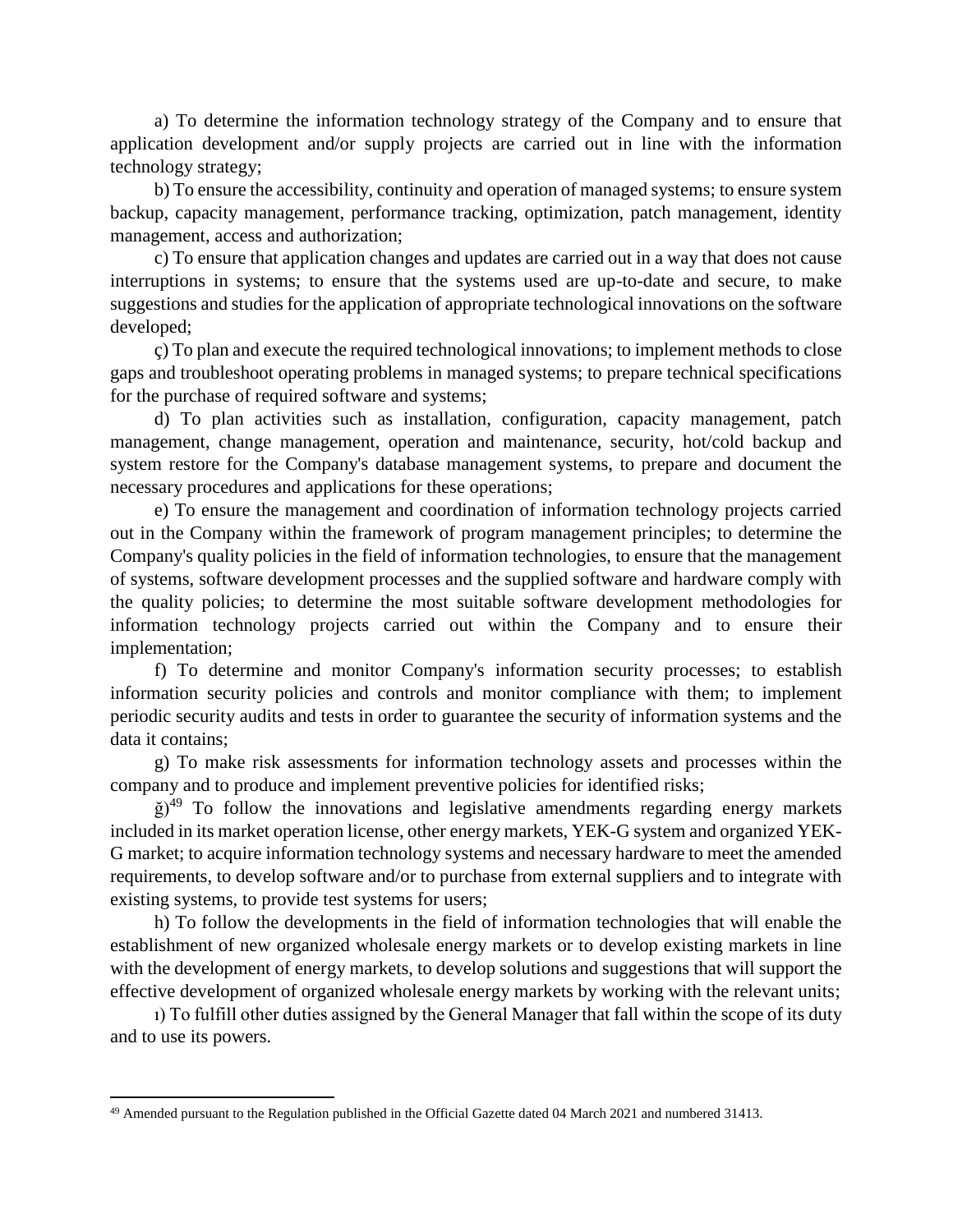#### **Internal Control and Risk Management Directorate**

**ARTICLE 17/B<sup>50</sup>** – (1) The duties and powers of the Internal Control and Risk Management Directorate shall be as follows:

a) To determine the values and ethical rules of the Company and submit them to the approval of the Board of Directors;

b) To establish the necessary internal control procedures to monitor the execution of the Company's activities in accordance with the legislation and internal regulations and submit them to the approval of the Board of Directors;

c) To establish necessary internal control procedures to ensure that financial reports are accurate, understandable, transparent and reliable and submit them to the approval of the Board of Directors;

ç) To prepare the necessary periodic reports according to the internal control procedures approved by the Board of Directors and submit them to the Board of Directors;

d) To supervise independent external audit activities and to carry out the necessary work for the selection of an independent external auditor;

e) To report on whether necessary actions have been taken regarding the results of internal audit and to submit them to the Board of Directors;

f) To determine the risk management strategies and policies for the purpose of early diagnosis of the causes that may endanger the existence, development and continuation of the Company, to take the necessary precautions regarding the detected risks and to manage the risks, and to submit them to the Board of Directors for approval;

g) To determine the principles of risk management practice and to establish risk management mechanisms within the framework of the strategies and policies accepted by the Board of Directors;

ğ) To review the risk management system at least once a year;

h) To prepare a risk report that evaluates the risk situation every two months that points out the threats, if any, and shows the remedies, and submit it to the Board of Directors;

ı) To send the reports prepared to the independent external auditor of the Company after being evaluated by the Board of Directors of the Company;

i) To carry out its activities under and in coordination with the Audit and Compliance Committee and Early Detection of Risk Committees established within the Board of Directors according to their relevance;

j) To discuss the suggestions and reports to be submitted to the Board of Directors in these committees first, and then to submit them to the Board of Directors together with the committee decision;

k) To write and maintain the committee decisions of the Audit and Compliance Committee and the Early Detection of Risk Committees and to perform similar secretarial services.

#### **Finance and Support Services Directorate**

 $\overline{a}$ 

**ARTICLE 18 –** (1) The duties and powers of the Finance and Support Services Directorate shall be as follows:

<sup>50</sup> Inserted pursuant to the Regulation published in the Official Gazette dated 27 June 2015 and numbered 29399.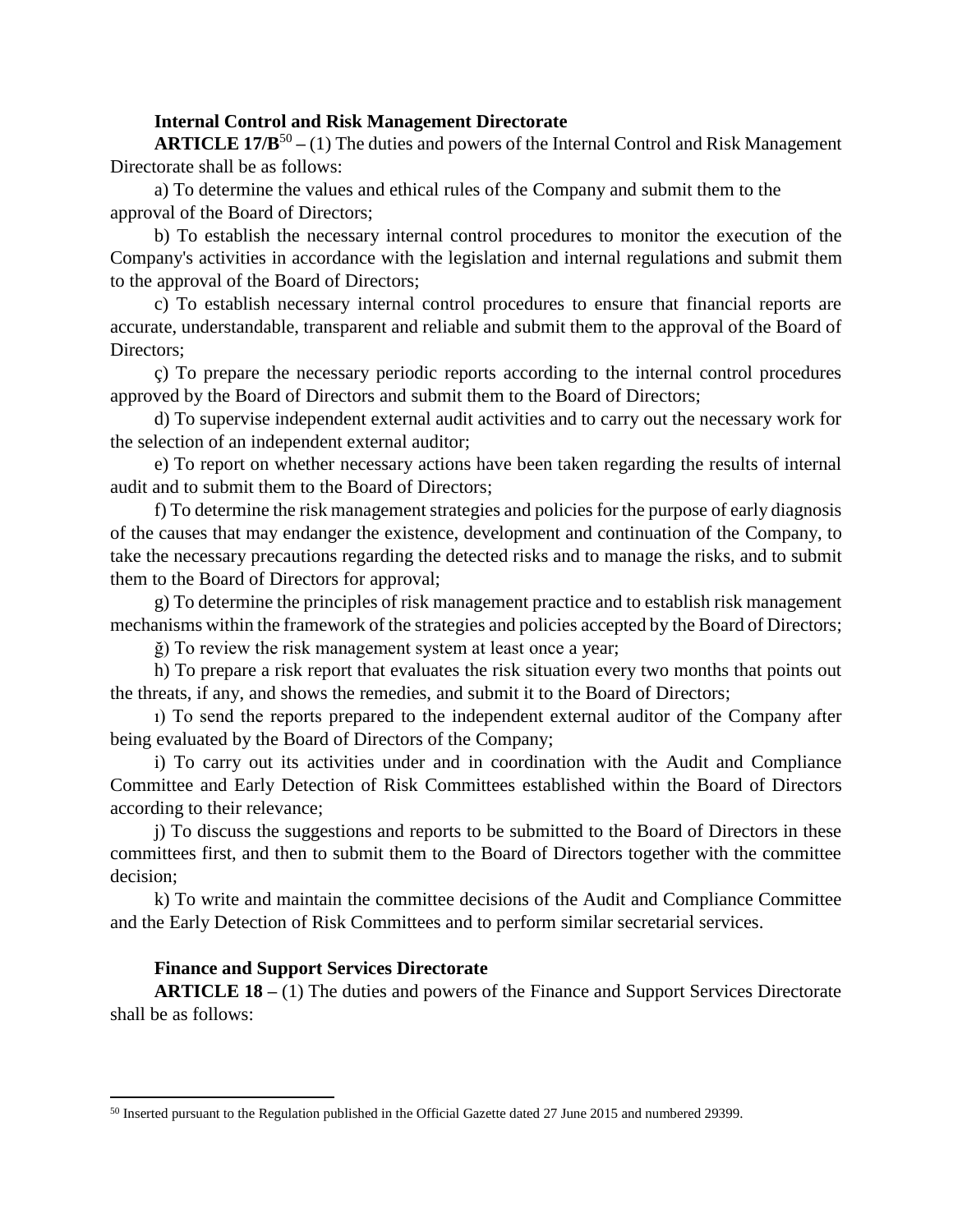a) To perform or procure services regarding communication, cleaning, lighting, heating, construction, maintenance, repair, transportation, security and similar services that are needed by the Company.

b) To carry out purchasing, leasing and insurance works; to prepare specifications, to execute tender procedures and to finalize contracts within the scope of the purchase and rental process of goods and services.

с) To carry out general documentation and archival work; to carry out transactions and keep records of movable and immovables, scrap and waste.

ç) To plan and execute civil defense, disaster and emergency and mobilization services.

d) To prepare the draft budget by consolidating the budget estimates received from other units in each budget period to submit to the General Manager.

e) To follow the cash flow in the Company account within the scope of the budget; to identify and meet financing needs; to provide opinion to the General Manager regarding the determination of financial risks and measures.

f) To prepare periodic budget execution reports and submitting them to the General Manager and the Board of Directors.

g) To prepare and report periodic financial statements.

ğ) To establish the necessary accounting system in order to carry out the accounting transactions of the Company effectively and efficiently.

h) To carry out the accounting procedures of the Company, to keep archives of accounting documents and records.

ı) To perform billing, collection and payment transactions in line with the published settlement results.

i) To make intra-company personnel payments, legal payments to institutions and other payments to be made outside the Company, to provide follow-up and collection of receivables.

 $i$ <sup>51</sup>

 $\overline{a}$ 

k) To determine the human resources strategy to take place in the strategic plan.

l) To carry out recruitment activities for new employees of the Company.

m) To carry out the works and procedures relating to the personal rights of the employees of the Company; to provide necessary communication with SGK, İŞKUR and similar institutions regarding personnel processes and to make necessary legal notifications.

n) To perform activities related to employees' leave, appointment, relocation, promotion, retirement, rewards and disciplinary procedures.

o) To evaluate and follow up employees' annual leave, excuse and sick leave requests.

ö) To establish individual performance management system and related procedures.

p) To create the career plans of the employees, to follow their development, to carry out the procedures related to performance and career evaluations.

r) To create the training plans for the employees and to send the employees to domestic and foreign postgraduate education programs and temporary professional duties abroad in line with these plans.

s) To organize cultural, sports and social activities in order to motivate the employees and increase employee satisfaction.

<sup>51</sup> Repealed pursuant to the Regulation published in the Official Gazette dated 27 June 2015 and numbered 29399.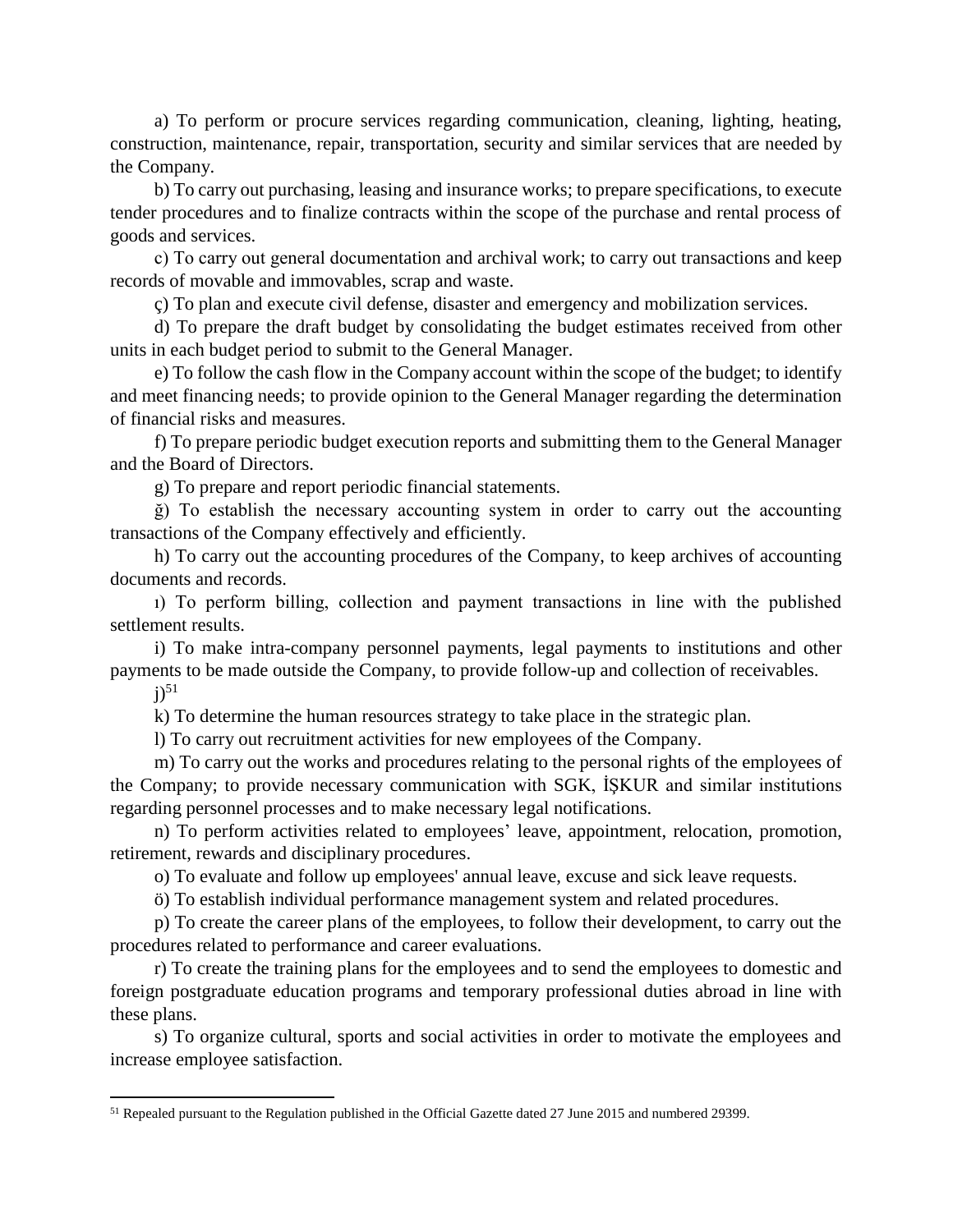ş) To carry out transactions regarding periodic payments such as wages, additional payments, overtime, and non-periodic payments such as travel expenses and compensation and to ensure that these payments are made.

t) To carry out transactions regarding all kinds of side benefits and assistance.

u) To determine the necessary measures regarding occupational safety, occupational health and security and to ensure that they are implemented.

ü) To fulfill other duties assigned by the General Manager that are within the scope its duties and exercise of its powers.

# **Market Surveillance Directorate**

**ARTICLE 19**<sup>52</sup> **–** (1) Market Surveillance Directorate shall consist of a Market Surveillance Director and enough personnel. The Market Surveillance Director shall be responsible to the General Manager in terms of administration, and to the Board of Directors in terms of its activities.

(2) Market Surveillance Directorate shall carry out its activities independent from the Company and market participants and on the basis of confidentiality. The Board of Directors shall take the necessary administrative and financial measures to enable the Directorate to carry out its activities independently.

(3) The duties and powers of the Market Surveillance Directorate shall be as follows:

a) To carry out market surveillance activities in line with the duty of the Company to ensure the formation of prices within the framework of supply and demand without discrimination between equal parties, and in line with other national or international market surveillance procedures and practices.

b) To present to the Board of Directors the studies for the acquisition or development of automated market surveillance systems that will minimize human intervention in order to ensure that market surveillance activities are carried out effectively and efficiently.

c) To report the results obtained as a result of market surveillance activities to the Chairman of the Board of Directors to be submitted to the Authority.

ç) In case transactions are detected by the systems used in market surveillance that create market abuse and/or possibility of market abuse, to take the necessary precautions stipulated in the relevant legislation and contracts and to submit detailed data regarding these transactions to the Authority as soon as possible in order to audit them.

d) To submit the monthly market surveillance activity report, which does not contain trade secret information regarding the market participants, to the Board of Directors for submission to the Authority.

e) To make suggestions to the Board of Directors on issues that will contribute to market development as a result of market surveillance activities.

f) To evaluate the reliability, performance, reporting capacity and flexibility of market surveillance systems and submitting reports to the Board of Directors relating to these.

g) To conduct studies on information sharing with the public, to submit suggestions to the Board of Directors on the information to be published.

# **Legal Department**

 $\overline{a}$  $52$  Inserted pursuant to the Regulation published in the Official Gazette dated 04 March 2021 and numbered 31413.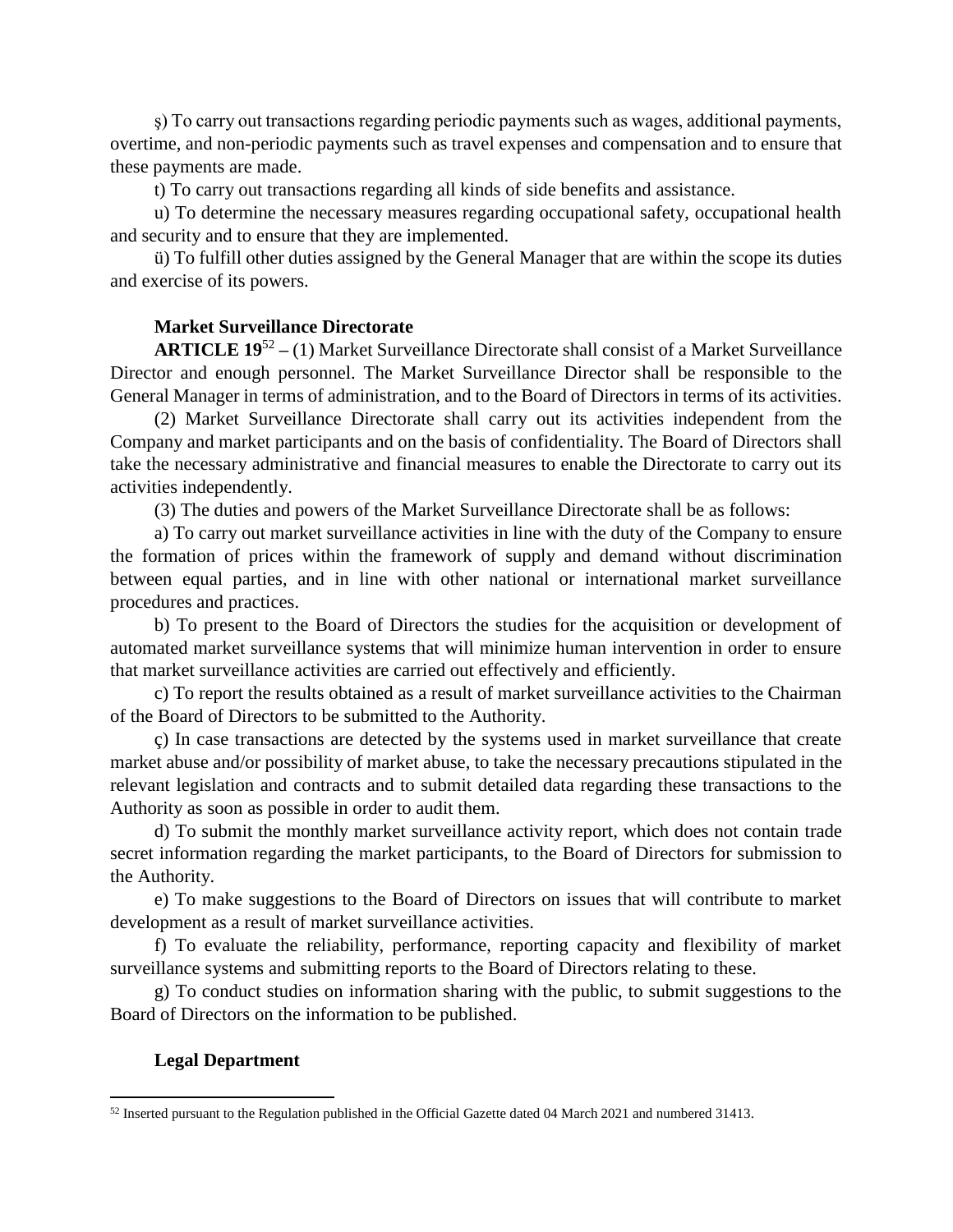**ARTICLE 19 –** (1) Legal Consultancy Department shall carry out its activities directly under the General Manager.

(2) The duties and powers of the Legal Consultancy Department shall be as follows:

a) To provide legal consultancy to the Board of Directors, General Manager and Committees.

b) To represent the Company before judicial and administrative authorities, arbitrators, enforcement offices, commissions, relevant public institutions, organizations, and international arbitration courts in legal matters related to the Company's duties.

c) To follow up all kinds of lawsuits, executions and disputes to which the Company is a party, to represent the Company in order to resolve it, to inform the relevant parties, to carry out the procedures for initiating legal proceedings when necessary.

ç) To express opinion on all kinds of legislation, contracts, proposals, undertakings and drafts sent from related parties.

 $d$ <sup>53</sup>

e) To inform the Board of Directors and the General Manager about the legal measures to be adopted for the benefit of the Company and to implement these measures.

f) To fulfill other duties assigned by the General Manager that falls within the scope of its duties and to use its powers.

# **CHAPTER SIX Provisional and Final Provisions**

### **Confidentiality Obligation**

**ARTICLE 20 –** (1) Members of the Board of Directors shall not use trade secrets identified in relevant legislation regarding Market Participants either to their own or any other party's benefit.

(2) Employees of the Company shall be obliged to comply with the confidentiality of secrets pertaining to partnerships, institutions and all other individuals and legal entities who are related to the Company as well as the Company itself, which they learn due to their title and duties; and not to disclose these secrets to anyone other than the authorized persons and authorities identified in the legislation, and not to use these secrets for their own benefit or to the benefit or detriment of third parties. This obligation shall continue to apply after an employee is no longer employed in the Company.

#### **Matters not Addressed under the Regulation**

**ARTICLE 21 –** (1) The Board of Directors shall be authorized to make decisions, make arrangements and put into practice matters that are not addressed under this Regulation regarding the management of the Company or matters that are not clear.

## **Enforcement**

**ARTICLE 22 -** (1) This Regulation shall enter into force on the date of its publication.

### **Execution**

 $\overline{a}$ 

<sup>&</sup>lt;sup>53</sup> Repealed pursuant to the Regulation published in the Official Gazette dated 27 June 2015 and numbered 29399.